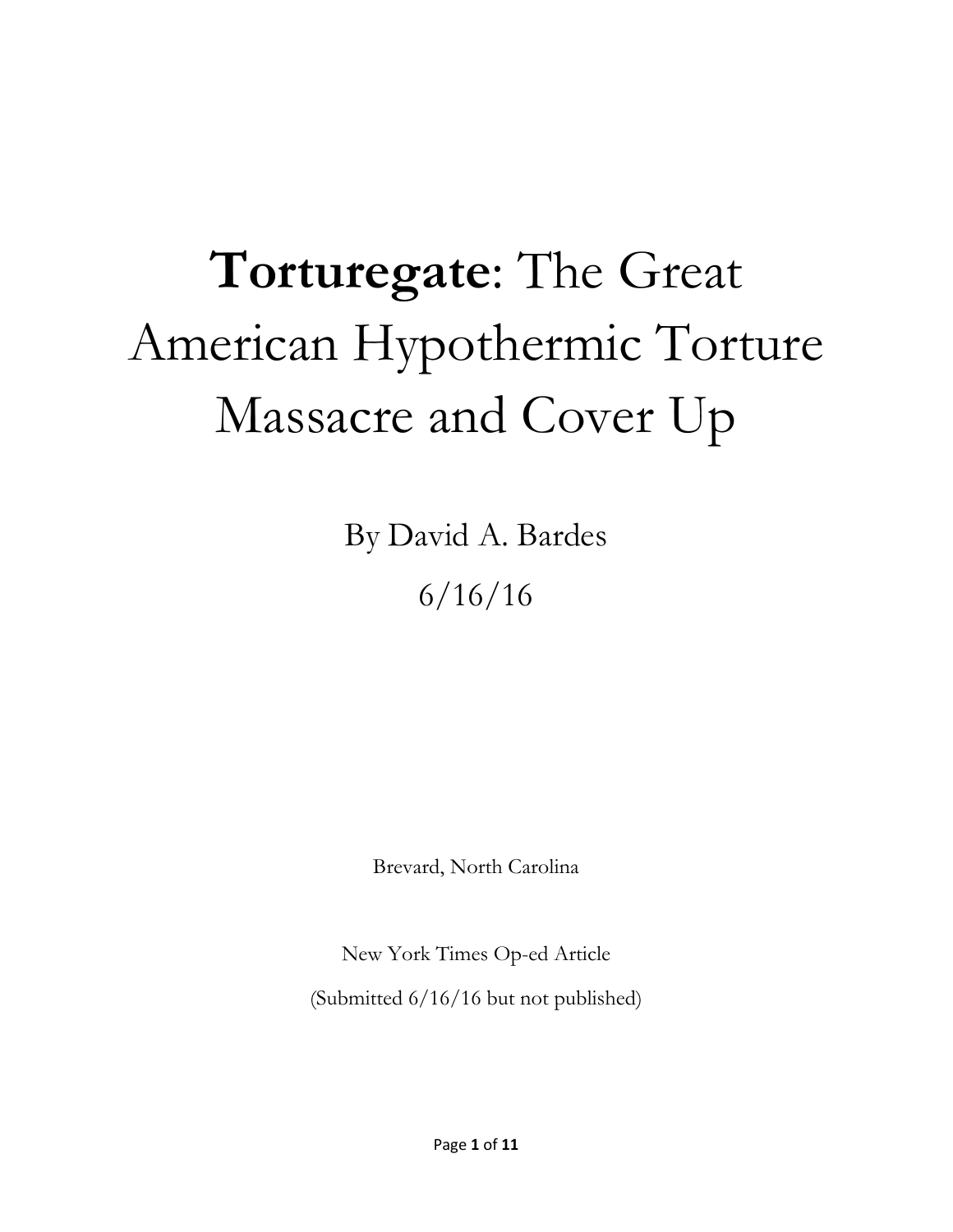I unfortunately discovered the hard way our nation's deepest darkest most evil secret. Our nation's worst once secret was we target and torture to death our own citizens with the slowest most brutal torture a human can endure using slow hypothermic torture and hypothermic murder, in our jails, prisons, border stations, juvenile detention centers, and Navy brigs.

Hypothermia is the forced reduction of your body temperature until you die, and deaths start at body temperatures of 95 degrees F and below. If it is winter and you step outside naked how long will you last? Once your body temperature goes below 95 degrees F the answer is not very long.

Do you remember the recent past "ice bucket challenge" which went viral, with people videotaping a bucket of ice and water being poured over their heads? It was to show one is capable of withstanding a sudden brief burst of instant pain, machismo forever recorded, for a good cause. One group of young teenage girls took the challenge on a late summer day, afterwards all changing into warm dry clothes, except one, who the girls egged on to see how long she could go without changing. Shivering for hours and still encouraged to withstand, the girl climbed onto a lawn chair curled up and died. The other girls standing around thought she was sleeping, she looked peaceful. She was dead.

People have no idea how dangerous hypothermia is, the word seems to confuse people. But it does not confuse our jail and prison guards who lock inmates in concrete cells so cold they cannot stay alive. So many die. The local newspapers print an article reporting an inmate died of hypothermia, but only medical professionals are alarmed, everyone else is not sure what hypothermia means, or if a pill can help.

Hypothermia can start at air temperatures of 71 degrees F and lower. Most times it starts with shivering. If the shivering cannot produce enough heat, body temperature starts to reduce. Without means to stay warm at a jail cell temperature of 45 degrees F it takes about six to nine hours to kill an inmate. At 50 degrees F, about nine to twelve hours. At 60 degrees it can take days. Painful shivering turns into painful violent shivering and then painful body jerking, chattering of teeth until teeth cracked, blue and purplish skin, fingers and hands turn blue, numbness, loss of use of limbs, dizziness, nausea, and confusion, then death.

A slow hypothermic death is the most painful death a human can withstand because the increasing levels of intense pain lasts hours and days, non-stop, until a final phase of bursting pain so severe victims refuse to describe readily, which is usually followed by death.

Hypothermic torture and or homicide is used in every state and by every branch of law enforcement, sheriff's, police, state prisons, federal prisons, the FBI, the CIA, the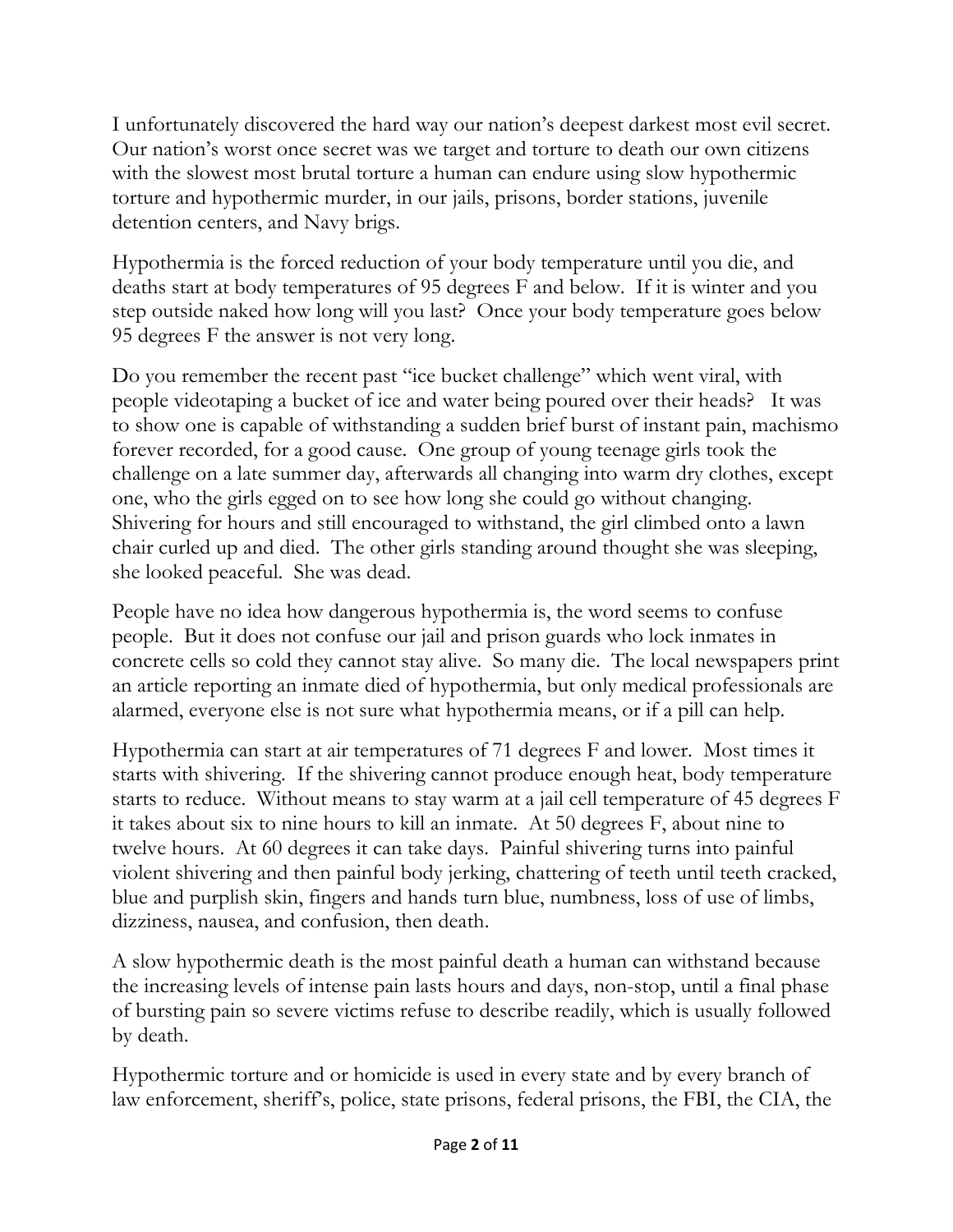Navy brigs, the Border Patrol, Gitmo, and some courthouses. I have not found anyone not using it.

Hypothermic torture comes in two forms, first using powerful air conditioning the whole jail is super chilled to sub-hypothermic conditions, the second being individually engineered cells, or once secret cell blocks, with specific venting and HVAC supplements to super chill the cells to maintain a constant 45 to 50 degree F temperature range. Some of these cells can be made very, very hot. Recently a Rikers Island jail guard was on trial for murder because he turned up the heat in one inmate's cell so hot the inmate's brain baked to death. This is called "hyperthermia torture" the opposite of hypothermic torture, but both kill.

The FBI called their version, "temperature manipulation," so did the Navy brigs, and the CIA and DOJ called theirs "cold cell" in their now infamous enhanced murder techniques memo which legalized torturing to death innocent victims, with at least one confirmed hypothermic kill, but is suspected in four other deaths. It ends up hypothermia, including ice baths, was used all the time on all the victims, round the clock. It produced the maximum amount of pain for days and weeks and months. You cannot sleep when you are violently shivering. Without sleep you go insane.

The CIA's investigation noted the guards last checked on one victim inmate before leaving for the night in a secret foreign prison: "Guards noted that he was shivering; however, they noted that all prisoners frequently shiver." The guards found the victim dead in the morning from hypothermia. He had been stripped naked below the waist to expose his genitals to the frigid cold air for even more pain. His family was denied his dead body for even a proper burial.

The problem of torture worsens when the victims die from the torture, and compounds again when no actionable intelligence was garnered leaving nothing but gluttonous wanton torture and murder; it was a massacre by the very definition.

The CIA is now blaming the Federal Bureau of Prisons for making them use hypothermic torture/murder. The two creepy psychologists who were paid \$81 million to reverse engineer the Navy SEAL's SERE (how to withstand torture, including building up resistance to hypothermia training program) are now being sued by three innocent victims they tortured, two are alive thankfully, and the third being the one tortured to death with hypothermia, represented by his family.

#### **Domestic Hypothermic Deaths**

Most of the domestic local jail and prison inmates tortured to death with hypothermia take place in what inmates call the "hole" which is officially called suicide watch. If the guards find out you are sad about being locked in jail, or they find out you take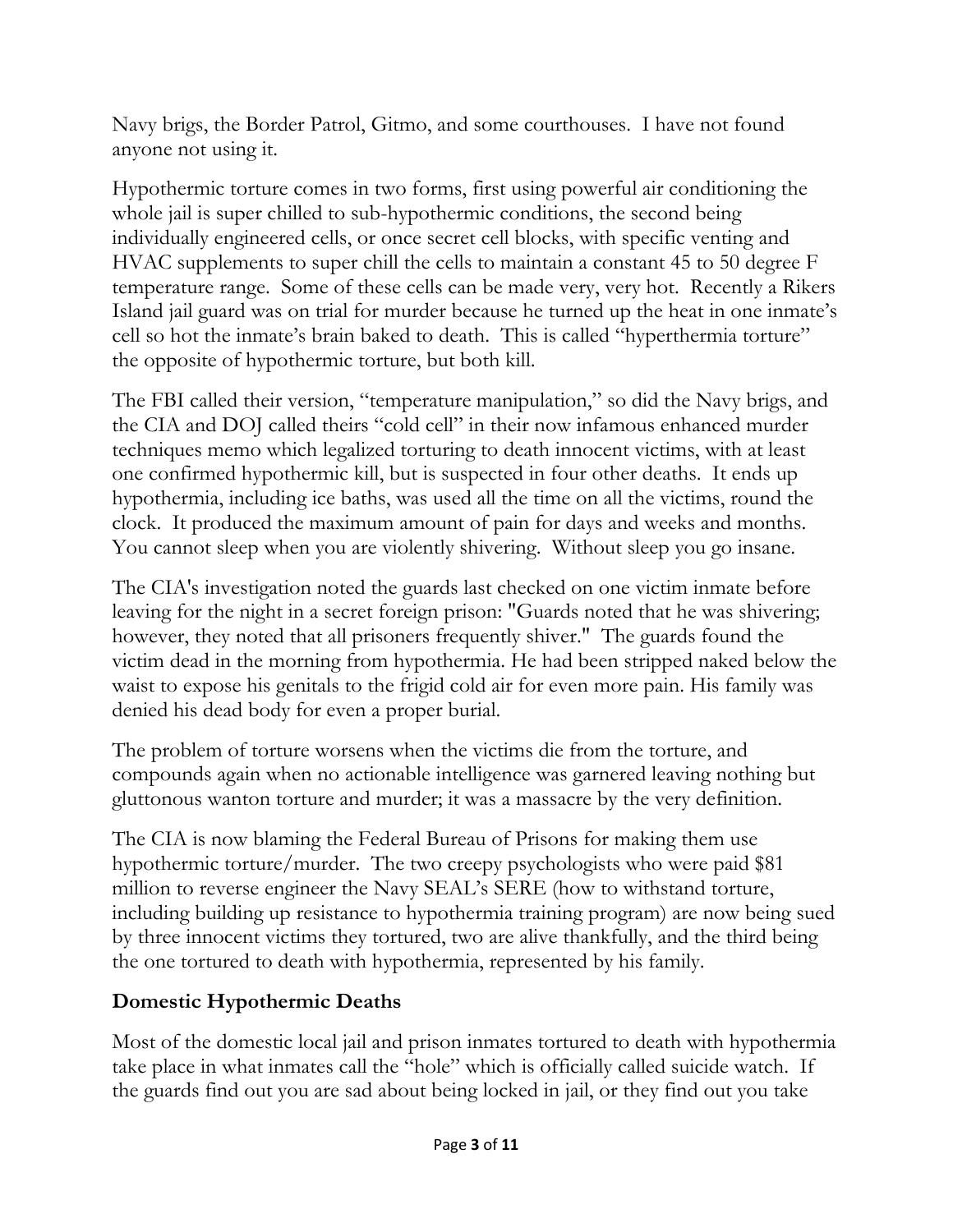medication, or they do not like you, they will strip you naked and lock you in a concrete cell so cold you cannot stay alive. Without means of ability to retain heat, and with genitals fully exposed to the frigid cold air, your body temperature is forcefully reduced until you die.

Some jail's medical staff videotapes the hypothermic deaths which result, and releases the tape to prove no wrong doing. But watching the video you cannot see temperature; there is no way to feel the cold from pictures, and the inmate dies of hypothermia right on camera. The local paper reports the inmate was suffering from depression, and was known to drink alcohol; medical staff performed CPR and released a videotape of the inmate showing no wrong doing on behalf of jail medical staff.

In 2008 in South Carolina prison inmate Jerome Laudman died of hypothermia after eleven days in the hole. In 2014 State Judge Baxley ruled against his state and ordered the state to pay millions and cease hypothermic torture killing the mentally ill. Governor Haley refused to stop the killing and appealed the case instead.

In 2006 when Jeb! Bush was governor of Florida he tortured an inmate to death in the hole with hypothermia in his hometown Miami/Dade jail. It was 100 degrees outside in hot Miami, but an inmate froze to death inside, the air conditioner thermostat having been set to murder. The Bush brothers each have one confirmed hypothermic kill.

In 2012, in Florida again, an inmate was locked in the hole permanently. He lost half his body weight and was rushed to the hospital with hypothermia. The hospital saved his life, and fed him food, only to be sent back to jail into the cold hole once again, and died of hypothermia complicated by starvation.

I am often asked if cold cells are designed only to torture you and not necessarily kill you. I answer the word torture only applies to those who survive. They are torturing you with death, the cold kills, and the minute your body temperature is forcibly reduced you are being killed.

In Lancaster, Ohio, in 2014, the local newspaper reported on a lawsuit filed by Attorney Edward Forman in regards to six juveniles tortured with hypothermic torture and the article quoted:

*The lawsuit alleges that juveniles were repeatedly placed in solitary confinement for periods of up to 40 days with temperatures in the mid-50s in the holding cells. The lawsuit alleges the juveniles were frequently kept nearly naked without access to blankets, and as a result of this suffered symptoms of frostbite, including blisters and purplish-blue*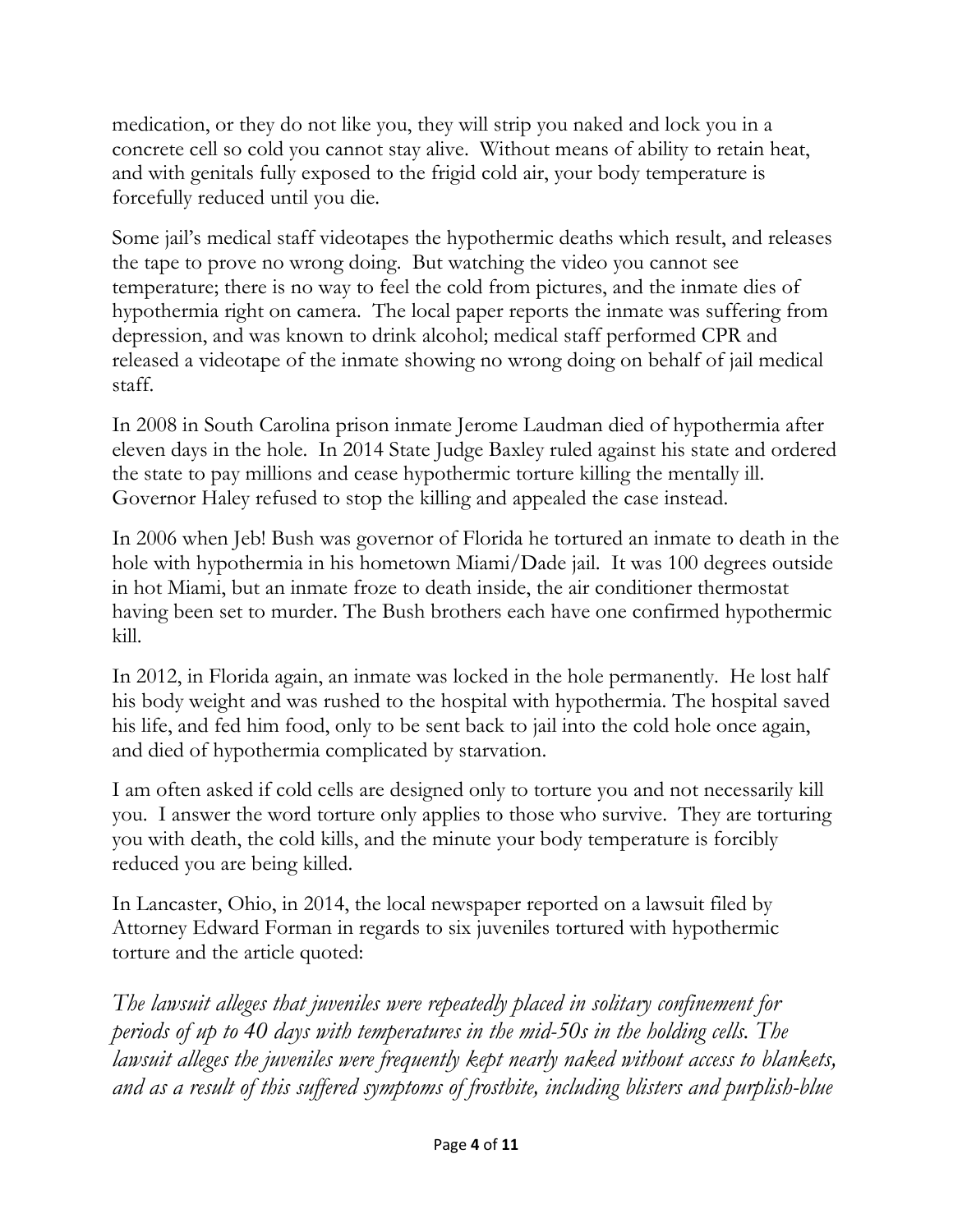*skin on their fingers and toes. Juveniles also suffered symptoms of hypothermia, including uncontrollable shivering and chattering of teeth, dizziness, nausea, and confusion, the lawsuit contends.* 

Plaintiff's lawyer, Attorney Edward Forman, is quoted:

*"These conditions were truly horrific," Forman said. "No human being should ever be subjected to conditions like this, and certainly not children. How can we ever expect to reform and help juvenile offenders when we treat them this way?"*

## **My story**

How I came to find out about hypothermic cold cell torture was in 2006 when I was hunted down and thrown in jail and immediately locked in a cold cell for three days and shot with a gun and left to die. Who wanted to kill me and why is a long story, but here is the shortest possible version:

While commuting five hours a day to the 101<sup>st</sup> floor of 2 World Trade my wife ran off with the nanny's husband to South Carolina with my children. I left my employ a year before 9/11 and moved to Charleston, South Carolina so my children would have their father in their lives, and started my own practice doing insurance consulting for Fortune 50 companies. Business grew faster than I could handle and I hired several employees. My monthly billings were well into five figures.

My ex-wife falsely accused me of being \$13,000 behind in child support arrears, and I met with the prosecutor and proved I had overpaid my child support by \$11,000. He agreed, and so did the judge, but it took him eleven months to zero balance the falsely reported arrears, the judge eventually signed an order striking the arrears.

The problem is for those eleven months my name was in federal, state, and county databases as a mega-deadbeat dad, already entered as guilty. In South Carolina there is no due process for parents in family court, just on the word of one the other is instantly declared guilty, name entered into databases, and then a year later they get around to fixing the error.

Once your name enters the databases, more than a thousand financial destruction mechanisms go into effect. First your driver's license is cancelled, then your professional licenses are cancelled, so you have to lay off your employees and liquidate your business after your working capital is cut off, loans are called, credit cards are cancelled, vehicles seized, business credit destroyed, personal credit destroyed, incited IRS abuse, bank accounts cancelled, stocks intercepted, retirement funds seized, and finally revoking your ability to earn a living as you cannot get a job anywhere which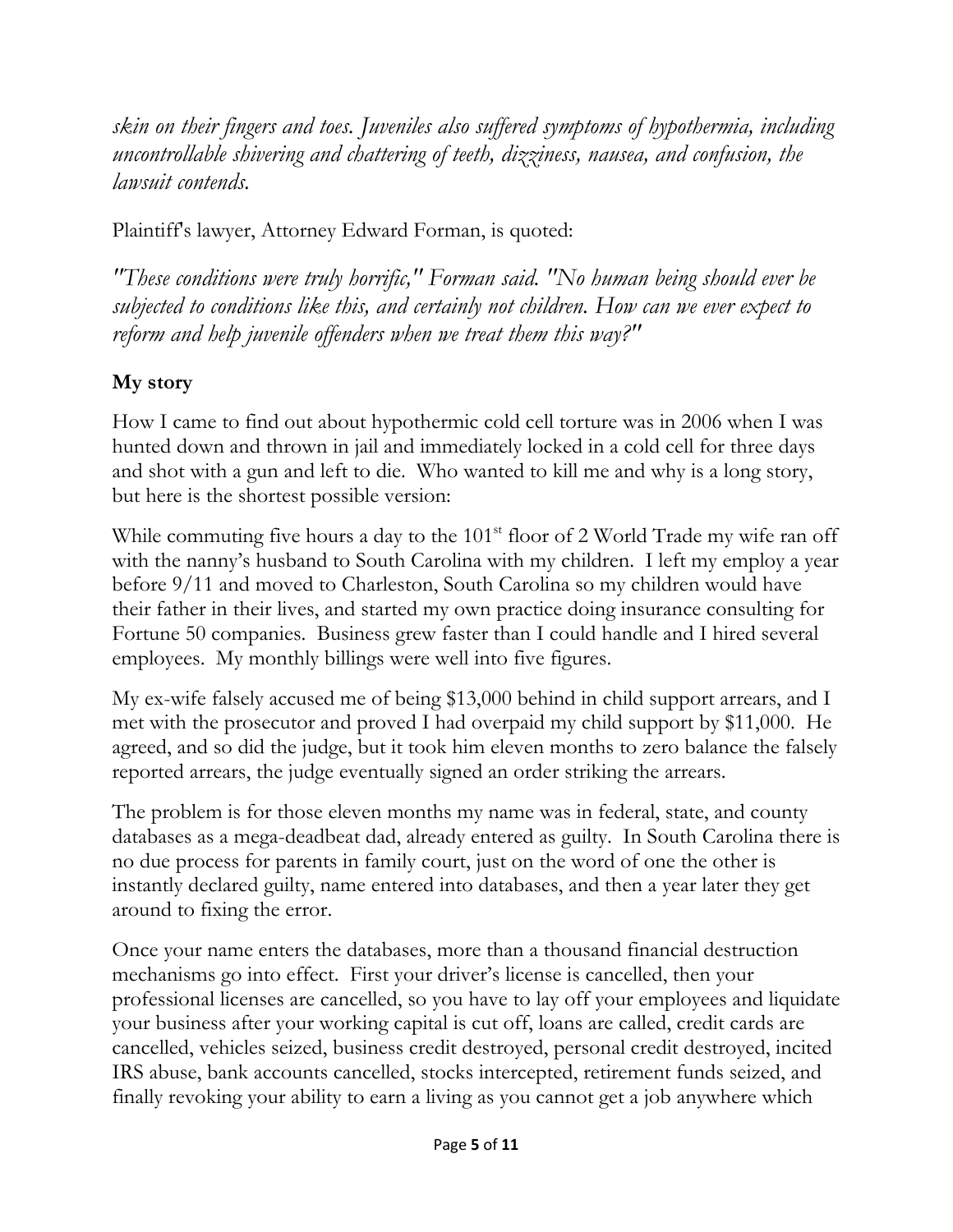requires your social security number, which is everywhere. My complete destruction was so rapid I did not have time or money to file for bankruptcy. I went from a multi-millionaire to being broke, homeless, \$300,000 in debt, no credit, and unemployable.

I was not too happy with the prosecutor and demanded recompense for my losses. I gathered evidence he was demanding oral sex from single mothers to prosecute their ex-husbands, as he eventually confessed in my case and others, and a subsequent family court judge ordered him, and his department, to settle my claims as to my destruction. This order ended up putting my life in jeopardy as the state social services department can never have such a large claim against them, so the prosecutor arranged a snap hearing with the hanging judge, who was eventually fired for his conspiracy in the mess and others, along with the prosecutor.

I was never even heard, just grabbed and hauled off to jail, without bothering to even take a mug shot; they locked me in an engineered cold cell for three days. I lost consciousness after nine hours of painful violent shivering, the other two days I was in a medical condition called hypothermic coma, the condition just before dying. During this 25 hour period over two days someone put a gun to my upper right quadrant of my stomach and pulled the trigger. The bullet ricocheted off my spine and came to rest in soft tissue in my right hip. I do not know who shot me as I was unconscious at the time, and no one is talking and the courts have protected them.

When I regained consciousness I was paralyzed from the waist down and the guards took me to the jail's hospital in a wheelchair where the medical staff refused to provide medical care claiming I refused medical care. They wanted me to sign some waiver form as they did not want a gunshot victim on their books and medical contract, but I could not grasp a pen and they would not give me my glasses so I could not see anything. I was sub-hypothermic and had been shot, and I was in no condition to turn down anything.

I begged them for help, but five nurses and a guard signed a refusal to treat witness form, the chief nurse signing it twice, and they lifted me out of the wheelchair and stripped me naked, wrapped a gown around me, laid me on the floor in the suicide watch cell, and waited for me to die. A dead inmate tells no tales and costs the least.

The story of how I survived severe hypothermia, gunshot, and denial of any health care or ambulance to the hospital cannot be told without credit to a high power, but I did survive, and I can walk thanks to surgery. And ever since I have been doing everything one citizen can do to make sure you never become me.

### **Stopping Torture**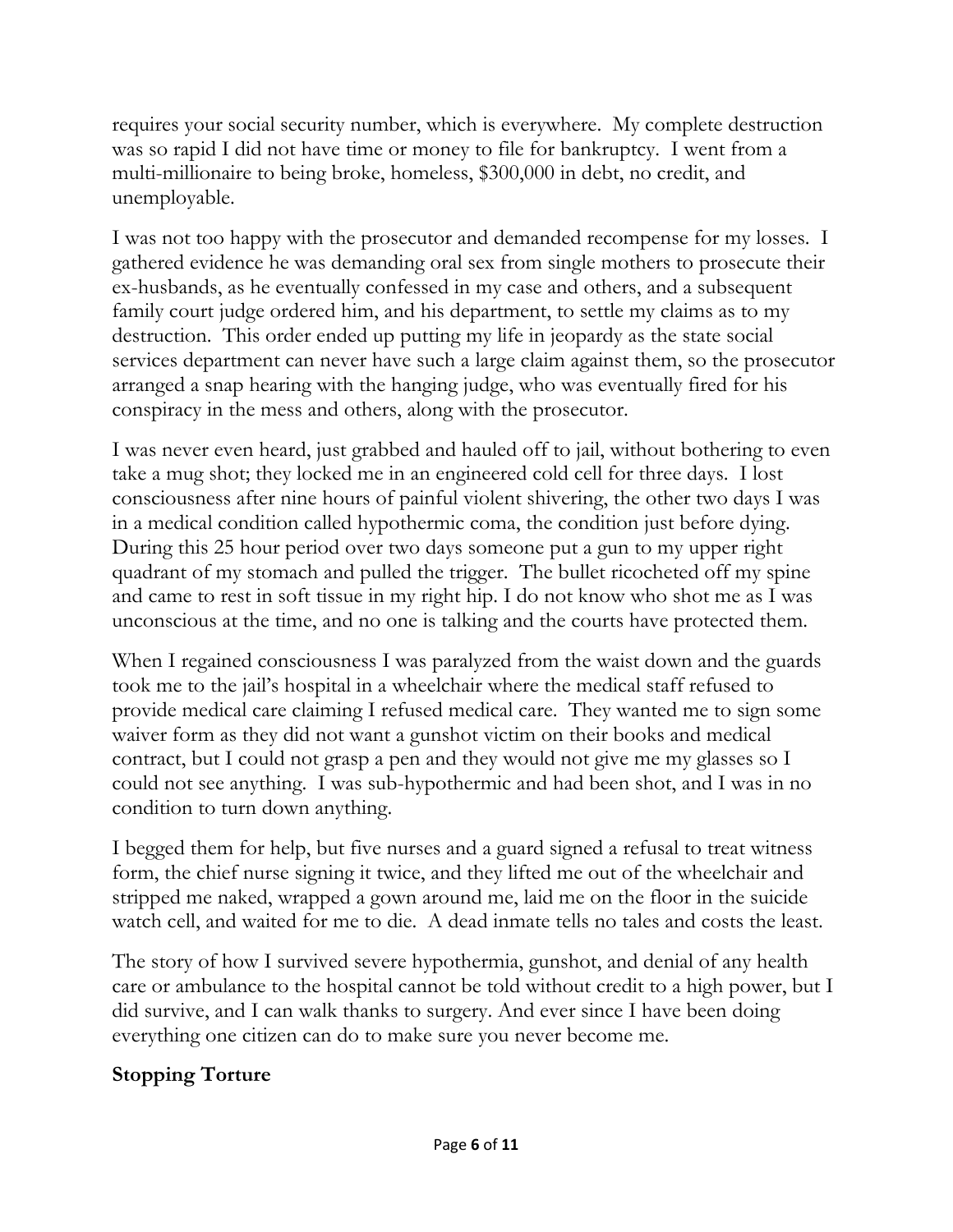I had to figure out a way to stop this torture, I had a civic duty to my fellow citizens, but no lawyer would help me, claiming all torture cases are instantly dismissed in the federal courts, a byproduct of the internal and many agreements as a result of protecting the CIA, FBI, DOJ, President Bush2 and buddies. It appears in hindsight President Obama's use of his special powers to dismiss all torture lawsuits was part of a larger and much broader understanding to protect perhaps thousands, no wonder President Bush2 never commented unkindly during President Obama's fine leadership.

I however, was compelled to do something to stop it, despite great odds, so I studied the law, and wrote and filed a federal lawsuit against South Carolina and Charleston for my many losses and to stop hypothermic torture. All my claims were dismissed because you cannot sue the government, all except my claim of torture in the sheriff's jail. The federal judge eventually dismissed the torture claim stating hypothermic torture does not exist further brutal hypothermic torture was not a violation of the Constitution, which no one will believe, not today, or never again. I appealed and lost, then went to the US Supreme Court with my one Constitutional question being "Is near-death hypothermic torture a violation of the Constitution?" In March of 2011 the justices "denied" my petition which means they were not going to answer my question. The US Supreme Court would not stop citizens being brutally tortured.

I waited two years and filed a new federal lawsuit, this time in North Carolina where I lived; I did not want the corruption in Charleston again. The new federal judges refused to even respond to my lawsuit for two years, setting the record, eventually dismissing the case claiming nothing ever happened and I was fully consumed in conspiracy theories.

While this was going on I was collecting and compiling all the inmates I could find who died of hypothermia, and I posted a blog on the stories as they came in. Survivors would find the website and contact me, and I wrote down and posted their stories. Some live in mortal fear of the government, understandably.

In Google I found eight inmates who died of hypothermia, half after the federal judges, appeals court judges, and Supreme Court justices all repeatedly denied my multiple pleadings and denied petitions outlawing hypothermic torture, so all those victims subsequently murdered since would still be alive today instead of leaving these judges dripping in their blood.

Thankfully in 2014 the US Senate published their report on the CIA torture revealing horrid too graphically detailed administration of hypothermic torture and murder, including ice baths, and those they killed, ironically on the same day the Marshall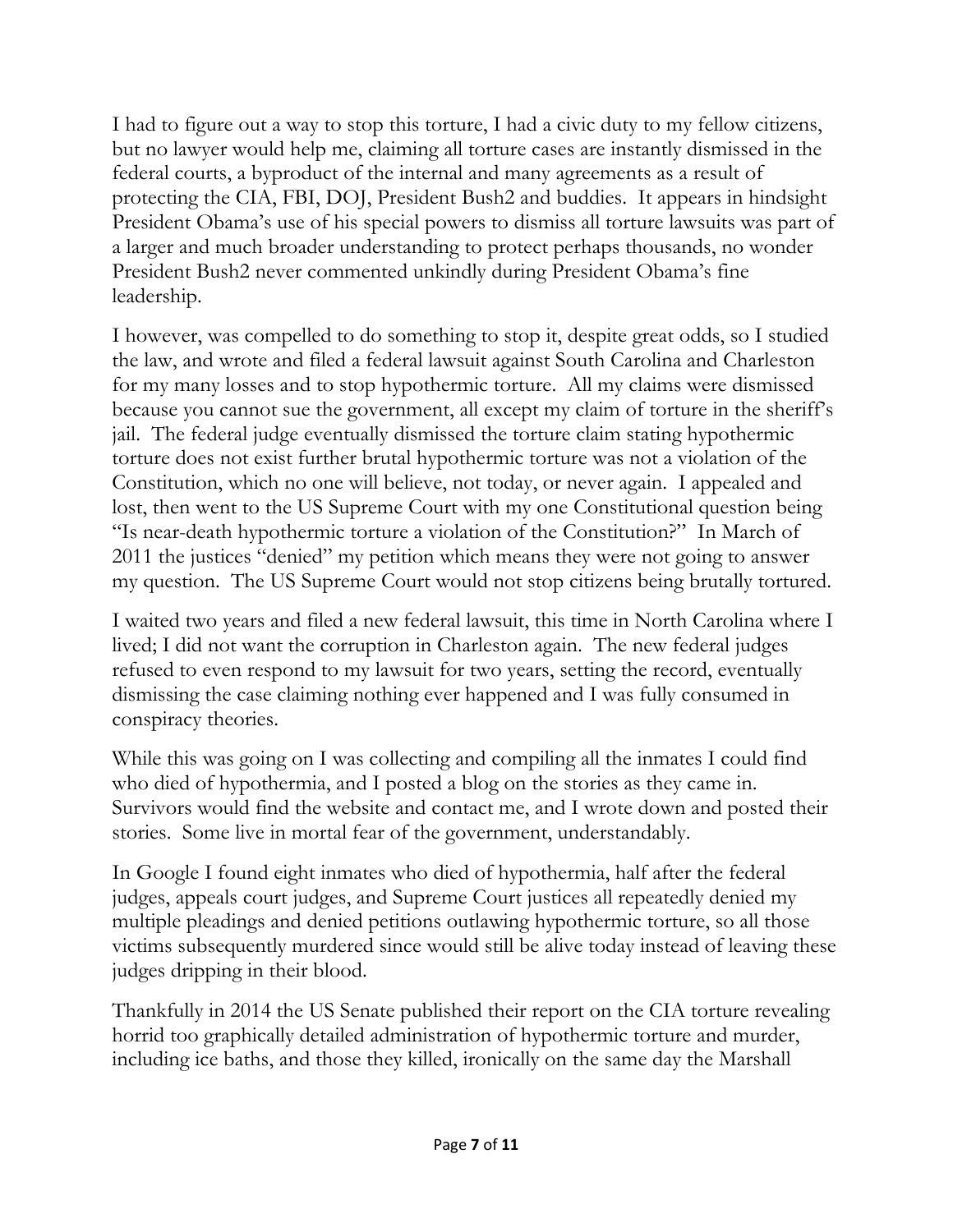Project of New York City published their report on many of our own citizens tortured to death with hypothermia in our jails and prisons.

So now everyone knows about hypothermic torture, as the government told us repeatedly in horrid graphic detail, because prior to 2014 it was vehemently denied and all torture lawsuits dismissed.

I was forced to patiently and painfully wait for the government to torture to death more citizens with hypothermia until the death count of the dead rose to a certain level to allow me to take my next action. Using my two previously failed lawsuits as evidence of culpable homicides by the judges, along with evidence of eight murdered inmates, I typed up my third federal lawsuit and filed it in federal court.

This third lawsuit took a much different course than the first two. I clearly was in a proxy battle with the protect President Bush2 and buddies supermajority, and President Bush2 himself I suppose, but I had the advantage of Justice Scalia's death to remove the biggest obstacle to stopping the bloodshed. I filed my petition with the Supreme Court and shortly thereafter Justice Scalia died, before my petition was distributed to the remaining eight justices for a vote. I was facing an evenly divided court, four against torture and killing, four who favor more torture and killing.

Taking your lawsuit to the Supreme Court is a two step process; first you have to petition (ask) only one question on the Constitution. The justices then vote on whether they are going to answer your question or not. If they "deny" your petition they are not going to answer your question. The court is looking for questions relevant to all Americans and of particular national importance.

Below was my question, and statement of case found in my petition:

**BARDES V. AULD** (No. 15-983, see supremecourt.gov)

### **Constitutional Question Presented:**

Are citizens being brutally tortured with hypothermia until dead a violation of the Constitution? Are citizens being brutally tortured with hypothermia until almost dead a violation of the Constitution? Are citizens being brutally tortured with hypothermia a violation of the Constitution? Does the Constitution exist?

### **Statement of the Case:**

Why must stopping our beloved nation from brutally torturing and brutally torturing until dead, the citizens with slow brutal hypothermic torture be such a chore?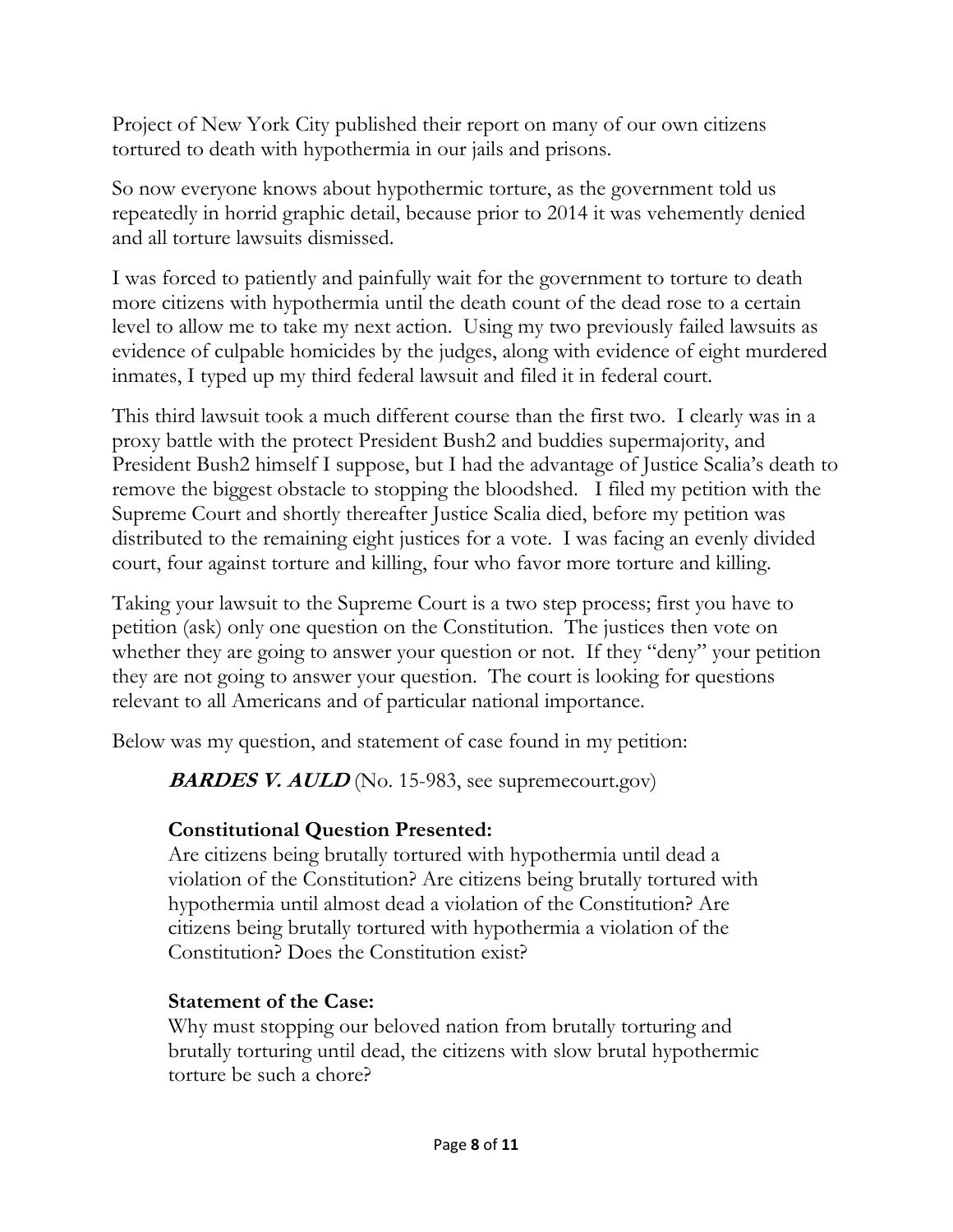United States Appeals Court Judges Wynn, Agee, and Floyd now join those before in continuing the ongoing murders of citizens.

Are not salaries being paid to prevent me from becoming a victim barely survived and having to do my civic duty by being here today? To stop it. Stop it.

We are doing ISIS like things to our own people, crucifixion is a hypothermic death, ask ISIS. Stop it.

Stop it. Please. Now.

### **Reasons for Granting the Petition and Conclusion:**

Perhaps never before has a more important Constitutional question been asked of the United States Supreme Court, as now the continued existence of our great nation as such lies in your answer or silence.

On a certain day most weeks the justices meet in person for a day of "conference" discussing cases and voting on petitions they are going to answer or not. My petition was distributed for such a conference vote on March 18, 2016. The official entry posted to the docket was "DISTRIBUTED for Conference of March 18, 2016."

Upon March  $18<sup>th</sup>$ , whatever the justices discussed and voted, it resulted in the clerk completely removing from the docket the very entry which said it was to be voted upon on the 18<sup>th</sup>. The Supreme Court did not deny or approve my petition; they made the entry disappear from the docket forever. The following week a new entry appeared, stating "DISTRIBUTED for Conference of April 15, 2016." one month later. Apparently the justices needed more time.

Upon April 15<sup>th</sup>, the Supreme Court voted to deny my petition. But this was not all they did that day. According to SCOTUSblog the justices cancelled their entire day's normal routine and spent the whole day working on some necessary case.

I cannot prove this, but it seems they decided to internally communicate with the powers that be to discuss prolonging torturegate or not, and the result being a clarion call to no longer dismiss torture lawsuits, including ones of hypothermic torture.

Hours later a federal judge did not dismiss a lawsuit from the CIA hypothermic torture victims as was done many times before. The ACLU carefully timed their client's lawsuit and even apparently went to the farthest point away from Washington,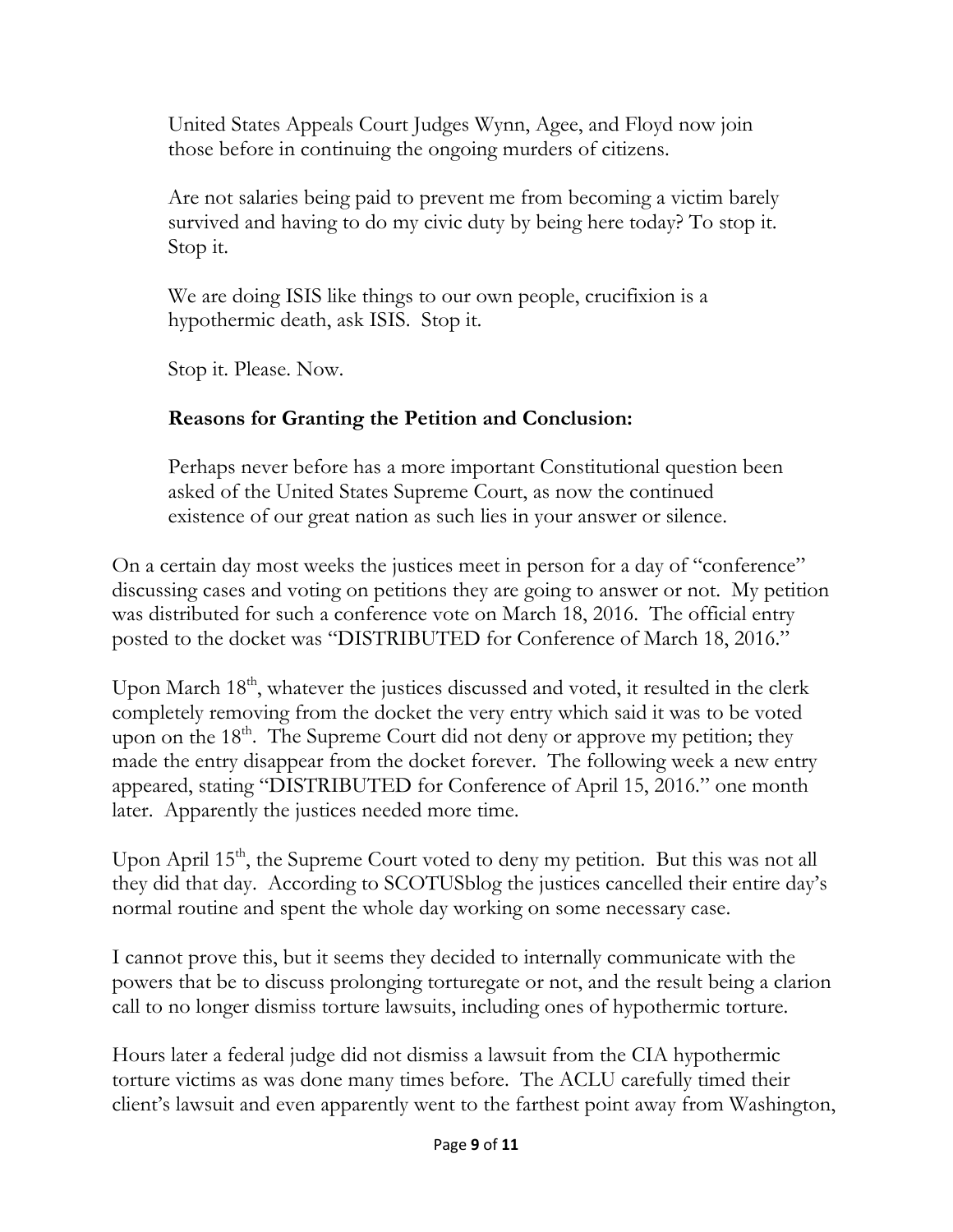DC, to Seattle, Washington to file their suit. The ACLU lawyers sued the two creepy psychologists behind the hypothermic massacre, to avoid direct perpetrators and another instant dismissal I suppose.

In what shocked not just the legal community, but internationally, the first signs of accountability of those behind the hypothermic massacre will now play out during discovery. Perhaps the doctors will defend themselves saying they were on the phone twice a day with Vice President Dick Cheney. It seems the Supreme Court justices threw President Bush2 and buddies to the legal wolves, internationally too. It may get very ugly.

Then last week came news South Carolina has settled a class action lawsuit brought by a group of prison inmates protesting hypothermic torture killing the mentally ill, as was with their fellow inmate Jerome Laudman. The inmates won, and now a board is being directed to implement actions which stop the torture as well as other remedied problems.

South Carolina rarely yields to the federal government, but no longer with legal protections from the upper courts hypothermic torture will eventually come to an end nationwide, with most soon.

My goal of stopping hypothermic torture/homicide may be achieved shortly, but it seems there will be no justice for me, as I lost my lawsuit and have never been compensated for my losses and pain and suffering. But there will be justice for you and yours in never becoming me.

It has been a lonely and painful battle, reporters ran away faster than the lawyers, some who lagged behind and learned became pillars of salt with fear. All of the major news outlets know all about the above, even the New York Times, but nary a word.

Where are all the good people? Trembling in fear? Never fear or you will be left trembling in fear.

#### **Legions of corruption**

First there is specific corruption, then general corruption, followed by systemic corruption, and lastly there is "no one in charge." I would describe our governments as having no one in charge.

The man in charge of safekeeping federal government over spending was photographed half-naked in a posh-suite hot tub with a glass of wine saying welcome